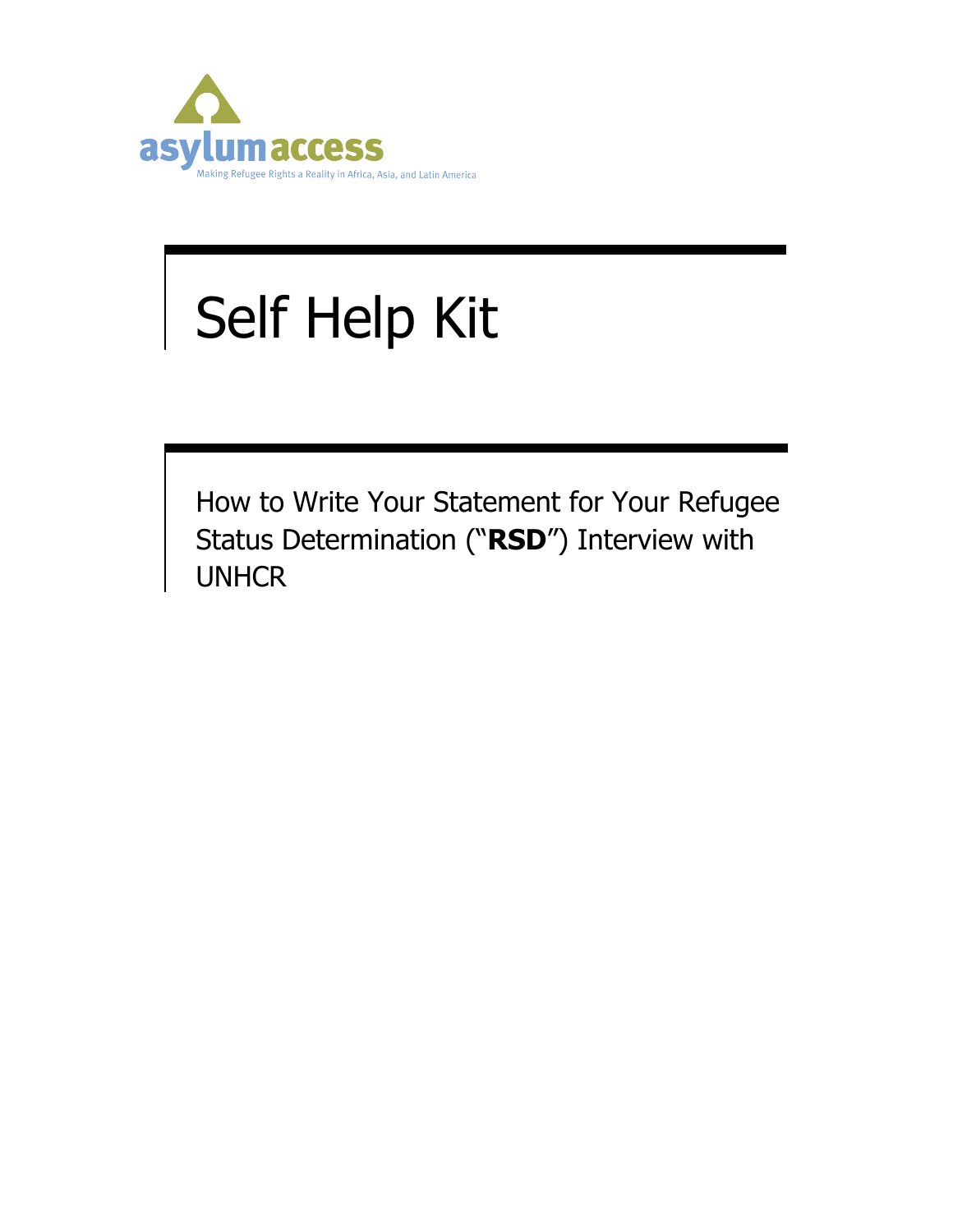#### . . . Table of Contents

.

| YOUR RSD INTERVIEW WITH UNHCR                                            | $\overline{2}$ |                     |
|--------------------------------------------------------------------------|----------------|---------------------|
| WHAT IS THE PURPOSE OF YOUR STATEMENT?                                   | 3              |                     |
| WHAT IS THE PURPOSE OF THIS SELF HELP KIT?                               | 3              |                     |
| THINGS TO REMEMBER WHEN WRITING YOUR STATEMENT                           | 3              |                     |
| WHAT TO INCLUDE IN YOUR STATEMENT                                        | 5              |                     |
| Section 1: UNHCR Address and Personal Information                        | 5              |                     |
| Section 2: Background Information                                        | 5              |                     |
| Section 3: What Happened to Make You Leave Your Country?                 | 5              |                     |
| Section 4: Why Did You Have to Leave Your Country and How Did You Leave? | 7              |                     |
| Section 5: Why Can't You Go Back to Your Country?                        | $\overline{7}$ |                     |
| Section 6: Conditions in Malaysia                                        | 8              |                     |
| Section 7: Documents                                                     | 8              |                     |
| Section 8: Signature                                                     | 8              |                     |
| <b>SAMPLE STATEMENT</b>                                                  | 9              |                     |
| <b>BEFORE YOU GIVE YOUR STATEMENT TO UNHCR</b>                           | 10             |                     |
| <b>WHEN YOU GIVE YOUR STATEMENT TO UNHCRERROR! BOOKMARK NOT DEFIN</b>    |                | Deepa N<br>Deleted: |
| <b>ANNEX 1: UNHCR RSD PROCESS</b>                                        | 11             |                     |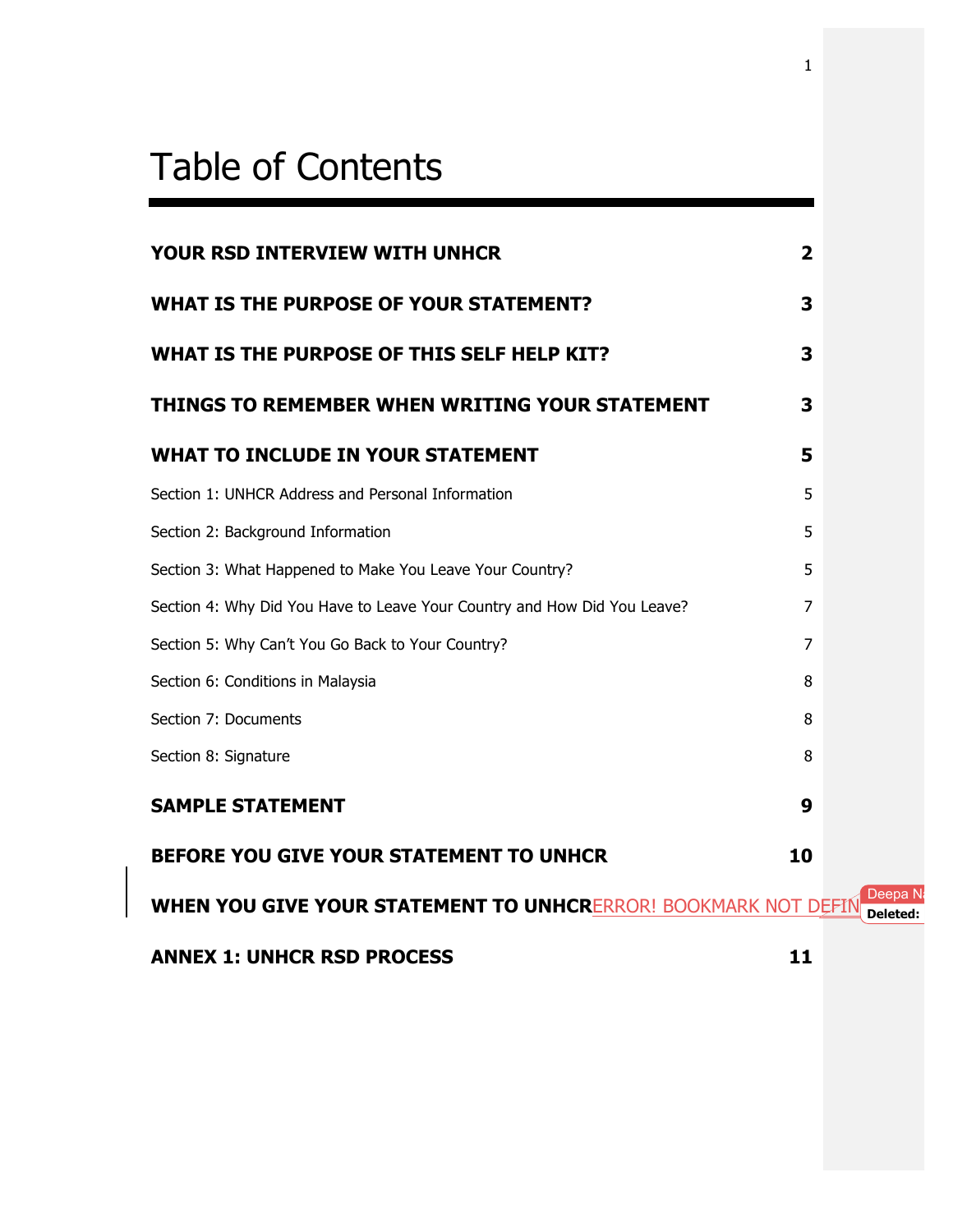

# Self Help Kit How to Write Your Statement for Your RSD Interview with UNHCR

## **YOUR RSD INTERVIEW WITH UNHCR**

The purpose of your RSD interview with UNHCR is for UNHCR to determine whether you meet the definition of a refugee under the 1951 Convention Relating to the Status of Refugees.<sup>1</sup> To meet this definition you must meet all of the following criteria<sup>2</sup>:

- 1. You must be outside the country you are from; and
- 2. You must be unable or unwilling to return to the country you are from;
- 3. You have a well-founded fear, which means that:
	- a. You must be afraid; and
	- b. There must be objective evidence from your country (e.g. newspaper articles, NGO reports, UN reports) that shows you have a good reason to be afraid;
- 4. That if you return to your country, you will be persecuted (e.g. there is a threat to your life, freedom, or other serious violations of human rights);
- 5. Based on one or more of the following reasons:
	- a. Your race;
	- b. Your religion;
	- c. Your nationality;
	- d. Your political opinion; or
	- e. Your membership of a particular social group (this could be persons with similar backgrounds, habits or social status, often with a characteristic which is innate, unchangeable or fundamental).

 $1$  Note: There is also another definition of a refugee normally referred to as the "extended mandate" or "broader mandate" definition. .

 $2$  Even if you meet all of the 5 criteria set out above, under certain circumstances, such as if you have committed a serious crime outside Malaysia for a non-political reason or if you have committed a crime against peace, a war crime or a crime against humanity, you may not be recognized as a refugee.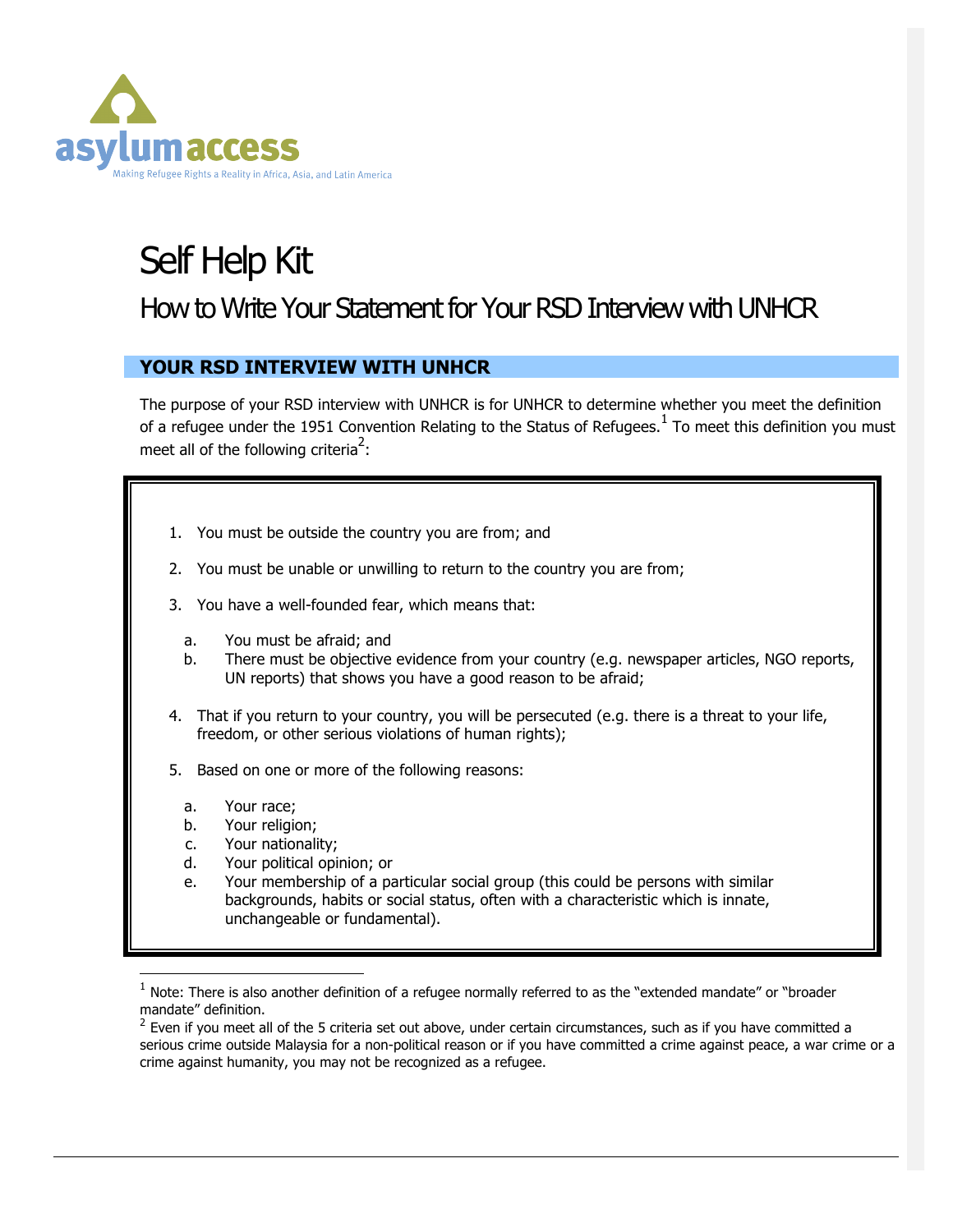At your RSD interview, a UNHCR officer will ask you to talk about your background, what happened to you in your country to make you leave and why you can't go back to your country, so that UNHCR can determine whether you meet all of the criteria in the refugee definition.

#### **WHAT IS THE PURPOSE OF YOUR STATEMENT?**

The purpose of your statement is to tell UNHCR what happened to you in your country to make you leave and why you can't go back to your country, and by doing that, show UNHCR how you meet each of the criteria in the refugee definition.

UNHCR will use the information in your statement to ask you questions at your RSD interview and then will use your statement, the answers that you give at your Registration and RSD interviews and information from your country to decide whether you meet the criteria in the refugee definition.

So, before writing your statement make sure you understand the definition of a refugee because understanding the definition will help you to decide what information you need to include in your statement. You should also have a look at Annex 1 of this Self Help Kit, which explains the UNHCR RSD process, and read the 'Information for Asylum Seekers in Malaysia' booklet that was given to you by UNHCR because it has a lot of important information about the refugee definition and your interview.

#### **WHEN DO YOU SUBMIT YOUR STATEMENT TO UNHCR?**

Try to give your statement to UNCHR at least one month before the scheduled date of your RSD interview with UNHCR.

If the documents that you have listed in your statement have not previously been given to UNHCR, then also give UNHCR copies of these documents at the same time that you give the statement to UNHCR. Do not give any original documents to UNCHR.

# **If you have previously submitted a statement to UNHCR, which does not cover all the information listed in this Self Help Kit, then it is fine to submit another more detailed statement covering the additional information you want UNHCR to know. WHAT IS THE PURPOSE OF THIS SELF HELP KIT?**

This Self Help Kit will help you understand what information you should try to include in your statement and will give you an example of how to set out that information so you can make it easier for UNHCR to understand how you meet the definition of a refugee.

#### **THINGS TO REMEMBER WHEN WRITING YOUR STATEMENT**

When you write your statement, remember that it should:

- Include complete and truthful information about:
	- $\circ$  All the things that happened to you to make you leave your country;
	- o Why those things happened to you and who did them;
	- o How you left your country;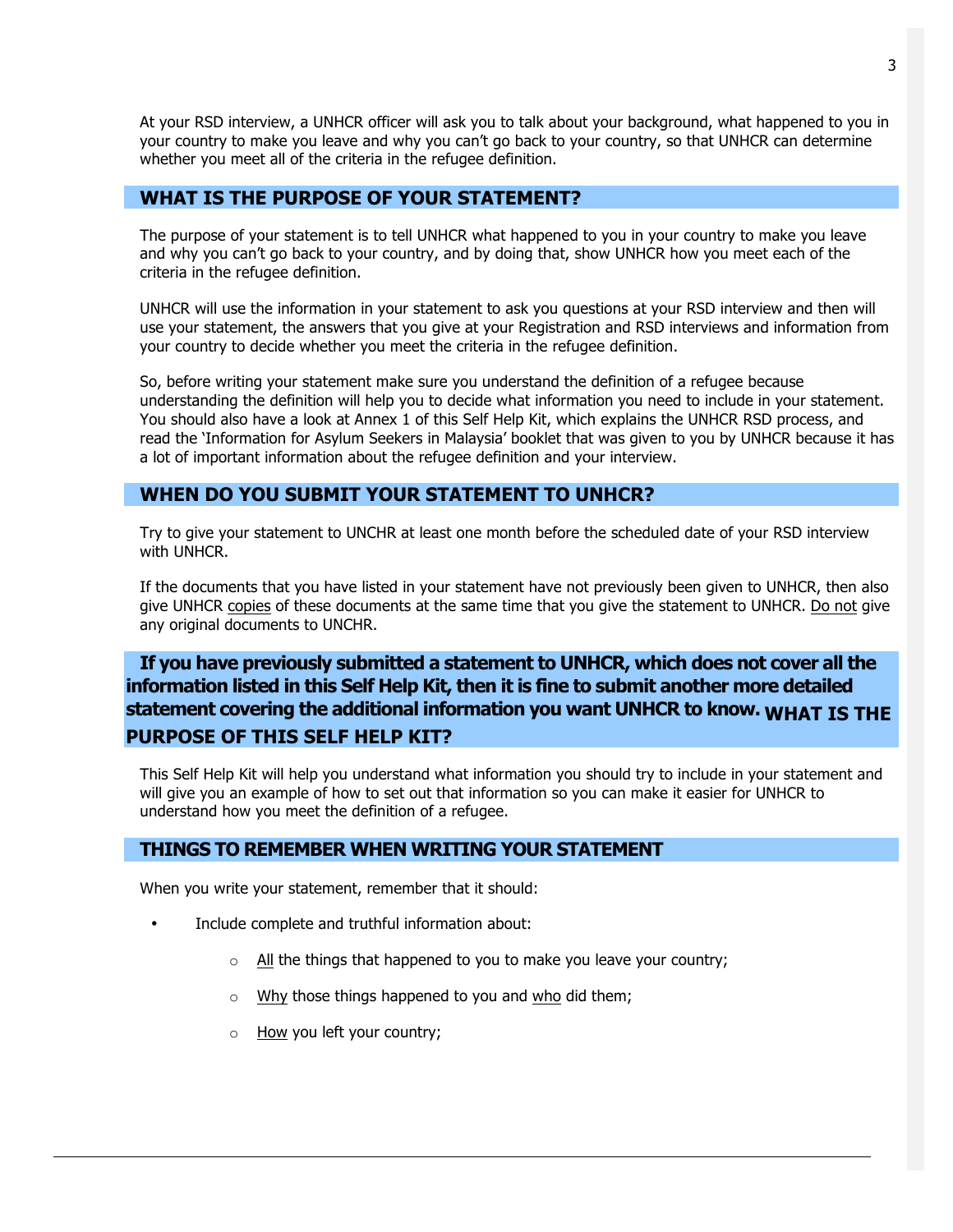- $\circ$  Why you can't go back to your country and what you think will happen to you if you go back.
- Explain the things that happened to you in the order they happened.
- Include as much detail as you can remember about the important things that happened and generally include the following:
	- o **Dates and Times**: When things happened. For example, "On 16 June 2005 at about 6pm…". If you don't remember exact dates and times, then you should try to remember approximate dates and times or things that happened around the same time. For example, you could say something like, "One day in March 2006, late at night…", "One day, about two weeks before New Year in 2007, early in the morning...", "Soon after my 30<sup>th</sup> birthday...", "When I was about 20 years old…", or "During the summer of 2006…". You can also say things like "Soon after the [last event]…" or "Around the same time as the [last event]…".
	- o **Places:** Where things happened. If you can't remember the exact place, then you should try to give as much detail as possible or try to describe what the place was like. For example, you could say, "I was kidnapped when I was walking from Town A to Town B", "I went to a large brick house which was about 5 minutes walk from my house" or "I was taken to a small village about 30km south of my village".
	- o **People:** If you can remember the names of people, you should always include this information. If you don't know people's names or you can't remember them, then try to describe the people, especially if you're scared of them, they're people who hurt you, they're the reason why you left your country or if you think they're important to what happened to you. When describing people, you can explain what they were wearing, whether they had weapons, what language they spoke, etc. You should also explain who you think the people were and why you think that.
	- o **Duration:** When you're describing things that happened to you, include how long these things lasted. For example, you could say, "I was kept in prison for two days" or "I was in the hospital for two weeks".

Some other things you need to remember when writing your statement:

- Your statement should be in your own words and must only include information that is true and that is not exaggerated.
- If you can write in your own language then you should write your statement.
- If you cannot write in your own language, make sure that the person who writes the statement for you only includes information you have told them to include.
- Don't let anyone tell you what to include in your statement or let anyone add anything to your statement that you disagree with or is untrue.
- You should try to keep your statement to less than 8 pages especially if your statement is not in English because if it is longer it will take UNHCR more time to translate it.
- If there are things you don't remember, don't make something up. It is fine to say that you don't remember.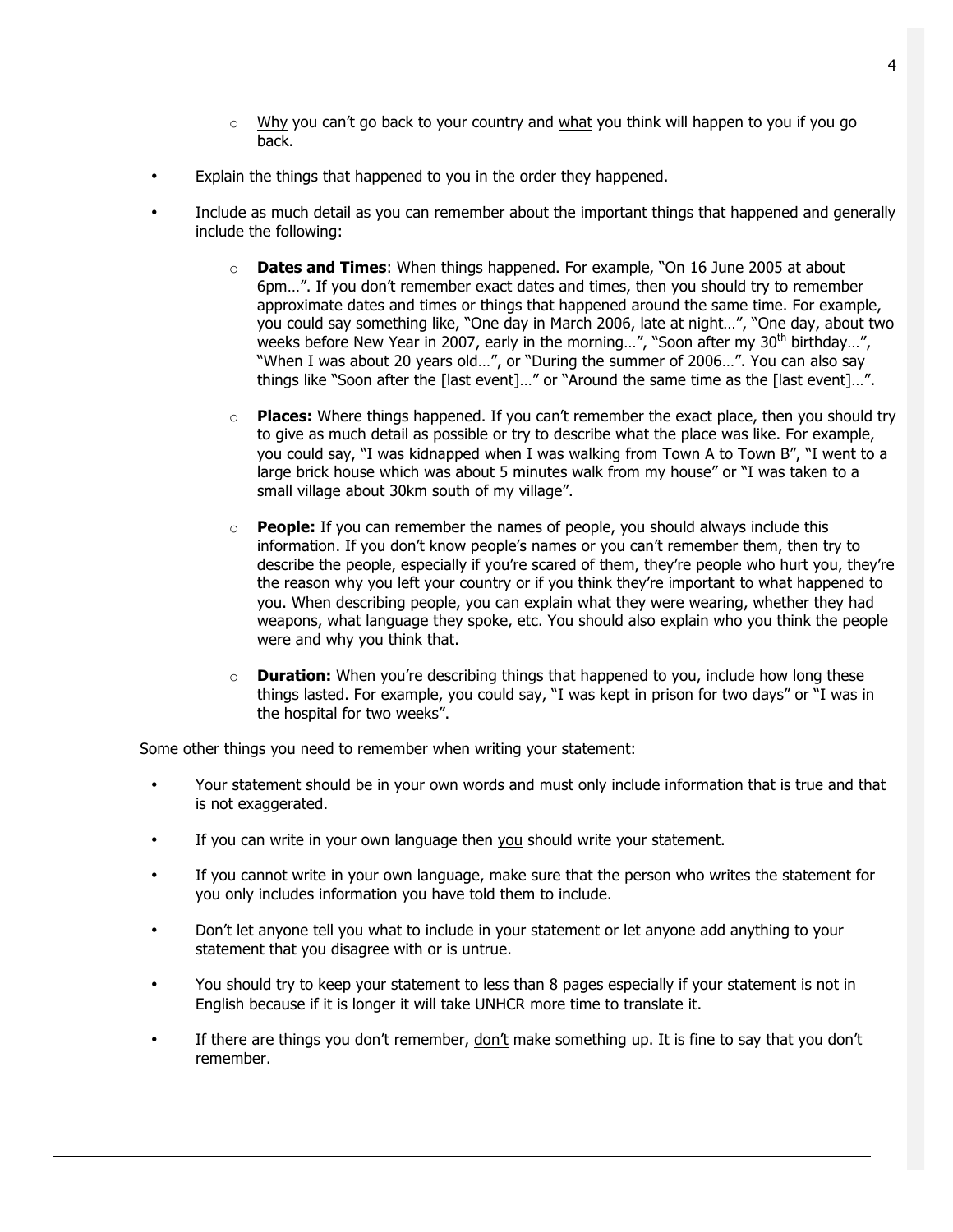- If there is something you are not sure about then you should say something like, "I believe that ..." or "I think that …" but don't say, "I know that…" Also explain why you are not sure.
- Your statement should be consistent with all information that you have previously told or given to UNHCR. If you plan to include information in your statement that is not consistent with information that you have previously told or given to UNHCR, then explain the inconsistencies in your statement.
- If you plan to include new information in your statement, explain why you did not previously tell UNHCR about this information.

#### **WHAT TO INCLUDE IN YOUR STATEMENT**

One way you can organize your statement is set out in sections 1 to 8 below.<sup>3</sup> Remember this is only an example and you don't have to set out your statement in the same way. What is important is that you tell UNHCR the truth about what happened to you in your country to make you leave and why you can't go back so that UNHCR can work out whether you meet the definition of a refugee.

#### **Section 1: UNHCR Address and Personal Information**

Write the date, UNHCR's address and address the letter to UNHCR. Then, introduce yourself and say that this is your statement for your RSD interview with UNHCR.

Then, write your UNHCR ID, gender, nationality, ethnicity, date of birth, place of birth, the languages that you speak fluently, passport country and number (if you have one), marital status, the date you arrived in Malaysia, the date you registered with your refugee community-based organization (CBO) and/or UNHCR, the date of your RSD interview with UNHCR and your current contact information.<sup>4</sup>

#### **Section 2: Background Information**

In a section called "Background Information" give UNHCR some brief information about you and your family. This section should not be longer than 5 to 10 lines. You should include very brief information about who is in your family, where you grew up and where you and your family lived before you came to Malaysia. You should also tell UNHCR whether your family is with you in Malaysia and if not, where they're now living. If any of your family members are currently in detention in Malaysia, you should also mention this along with the location he/she is detained in.

#### **Section 3: What Happened to Make You Leave Your Country?**

In a section called "What Happened to Make Me Leave My Country" write about all of the problems you had that made you leave your country. Remember what you're trying to do in this section is show UNHCR how you meet the refugee definition and specifically, why you have a 'well founded fear of persecution' because of one or more of the following: your race, religion, nationality, political opinion or membership of a social group.

Make sure you:

 $3$  Have a look at the full Sample Statement on page 9.

 $4$  Have a look at the full Sample Statement on page 9 to see how this information is set out.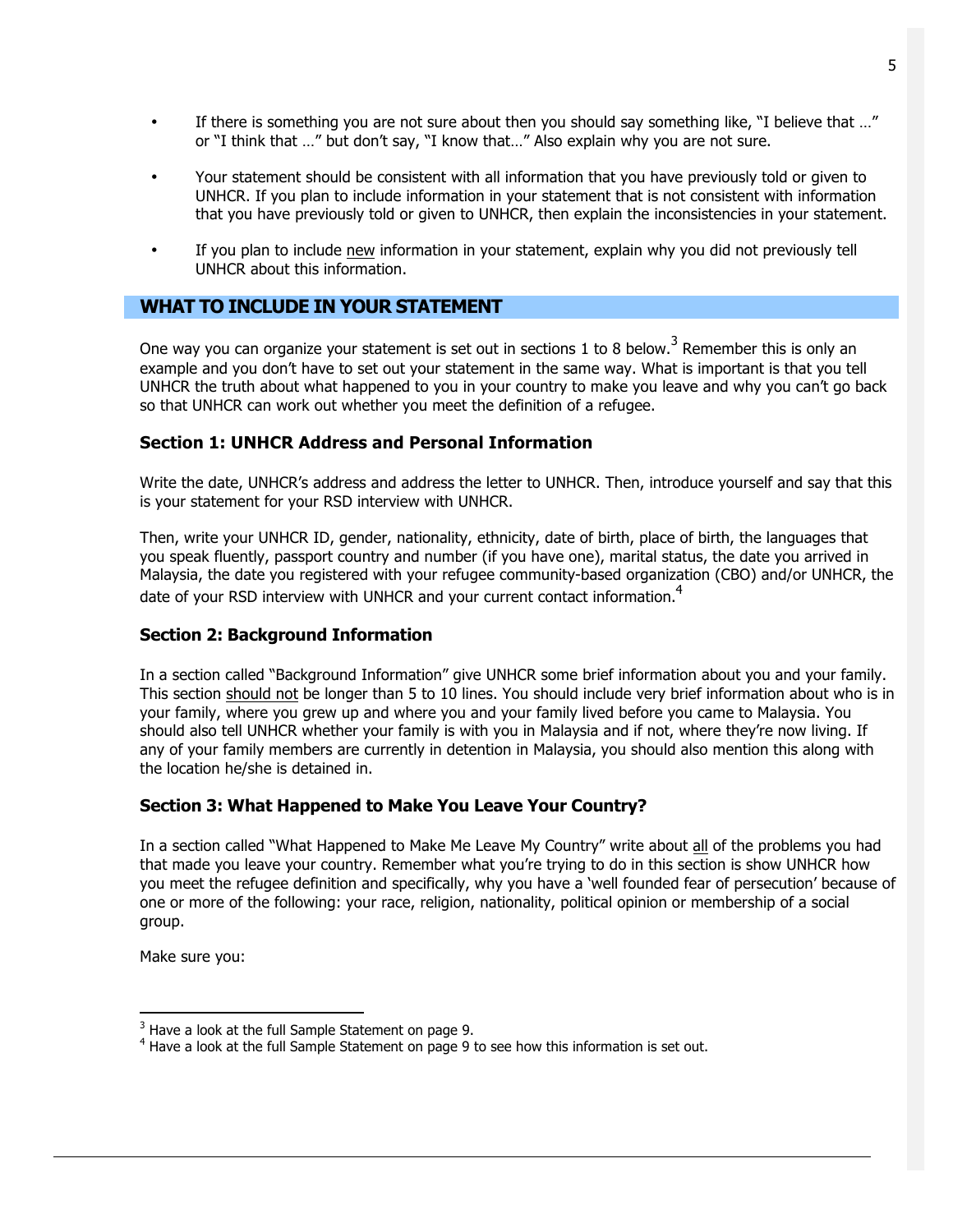- Write about the problems you had in the order they happened. If other people in your family had similar problems before your problems started, then first write about their problems. End this section with the last problem that happened to make you leave your country.
- Include details of when and where you had the problems, who was involved (or who you think was involved and why you think that) and what they said and did.
- Explain how the problems made you feel and what you were worried or scared about.
- Explain why you think these problems happened to you. Look at the table below and see if the problems happened because of some of reasons included in the table and if so, answer the questions that are relevant to you. You don't need to answer all the questions in the table. The questions have only been included to make you think about why the problems might have happened to you.

Was it because of your race? Was it because of your nationality? Was it because of the language that you spoke? Was it because of your ethnicity? Was it because of your culture or cultural things that you did? Was it because of your clan? If it was for one of these reasons, explain why you think that.

Was it because of your religion? Was it because of the way you practiced your religion? Was it because of something that you believed in? Was it because other people thought you had a certain religion or supported a certain religion? What made these other people think that you had this religion or supported it? If it was for one of these reasons, explain why you think that.

Was it because of your opinions or political views? What were your opinions or political views? What did you do to show your opinions or political views? How did other people find out about your opinions or political views? Was it because other people thought you had certain opinions or political views? What made these other people think you had such opinions or political views? If it was for one of these reasons, explain why you think that.

Was it because of a group/organisation that you were part of? Was it because you supported a group/organisation? What was the name of the group/organisation? Who was in the group/organisation? What did you do with the group/organisation? Why did you join or support the group/organisation? Was it because other people thought that you were part of or supported a group/organisation? What made these other people think that you were part of or supported the group/organisation? If it was for one of these reasons, explain why you think that.

Was it because of problems that other people had? What problems did they have and how did their problems cause you problems? Were these people part of your family or a group that you belonged to? What was the relationship between you and these people? How did it impact you? If it was for one of these reasons, explain why you think that.

Was it because you were different to other people? What was different about you? Was it because other people thought that you were different? Was it because of something that you had done in the past? Was it because of what people thought you had done in the past? Was it because of a job you had? Was it because of your sexual orientation? What made these other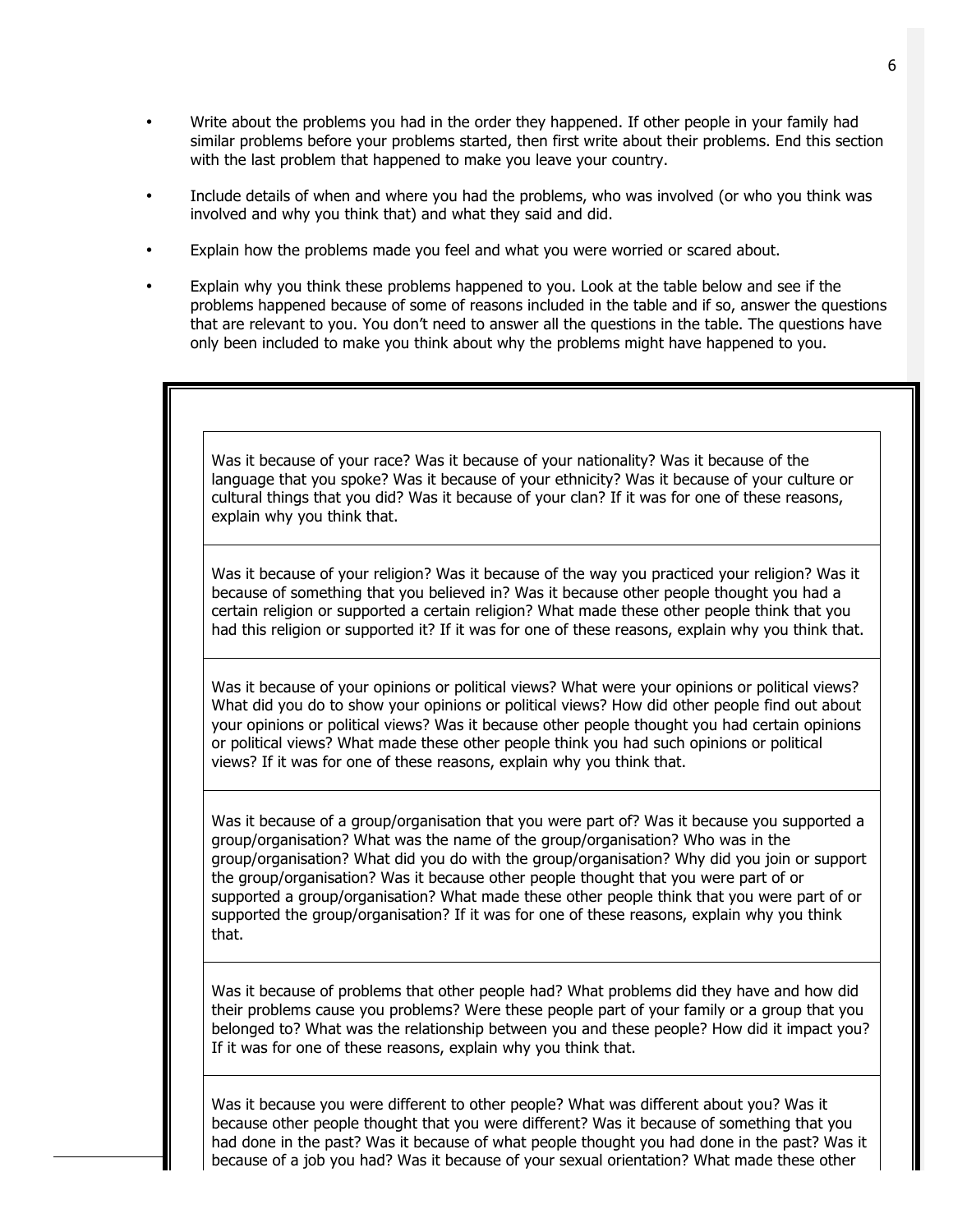- If you know of other people who have also had similar problems to yours, include brief information about those other people and what happened to them. Explain how you know this information.
- If you have committed a serious crime in a country other than Malaysia, explain what you did, where and when you did it and why you did it.

#### **Section 4: Why Did You Have to Leave Your Country and How Did You Leave?**

In a section called "Why I Had to Leave My Country and How I Left":

- Explain why you thought you had to leave your country and what you thought would happen to you if you stayed any longer in your country.
- If you left your country in the past but had to come back to your country then explain what happened. Also explain if you tried to leave your country but couldn't and what stopped you.
- Explain what you did to leave your country and who helped you.

If you came straight to Malaysia from your country and registered with the UNHCR quite soon after, then include a paragraph similar to the following:

I left [insert city, your country] on [date, month, year] and came to Malaysia on [date, month, year]. I traveled by [insert the type(s) of transport you took to get to Malaysia.]. I registered with UNHCR on [date, month, year].

If you passed through other countries before coming to Malaysia, then explain which countries you went to, how long you stayed and whether you tried to get help in those countries. Similarly, if you waited for a while after arriving in Malaysia to register with UNHCR, explain why.

#### **Section 5: Why Can't You Go Back to Your Country?**

In a section called "Why I Can't Go Back to My Country" explain:

- Whether you did anything to stop the problems that happened to you in your country and whether what you did helped. Did you try to get help from your government, the police or anyone else? When? What did they say and do? Did they help? Did you try to move to another part of your country to avoid your problems? Where did you move to and when? Did that help?
- What you think will happen to you if you return to your country and what you're scared about. Include information about who you think will hurt you and what you think they will do to you and also explain why you think those things will happen to you.
- If anyone in your country has received threats about you or had problems because of you after you left your country include this information as well.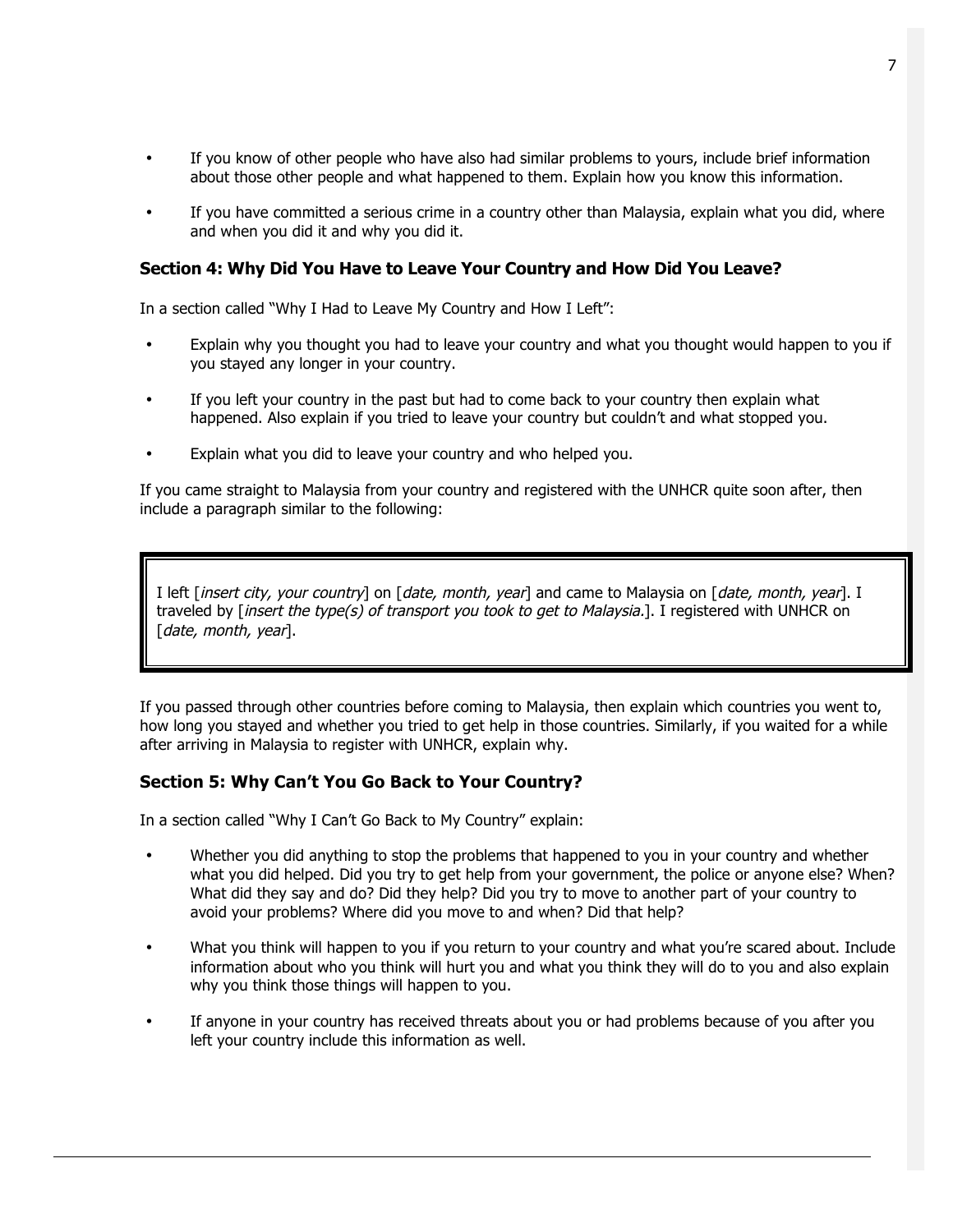#### **Section 6: Conditions in Malaysia**

If there is any information about your security or your medical, physical or psychological situation that you have not already told UNHCR, then you can include that information in a section called "My Situation in Malaysia". Make sure this section is no longer than about 5 lines.

#### **Section 7: Documents**

Do you have documents that support the things that you have said in your statement? For example, do you have a passport, ID cards, medical records, membership cards for groups/organisations that you belonged to, threatening letters, letters that you have written asking for help, responses to your letters, police reports etc.? If so, then list the names of each of these documents in a section called "Documents" at the end of your statement.

#### **Section 8: Signature**

Finally, sign your statement. You can also thank UNHCR for considering your application and say that the information you have included is the truth.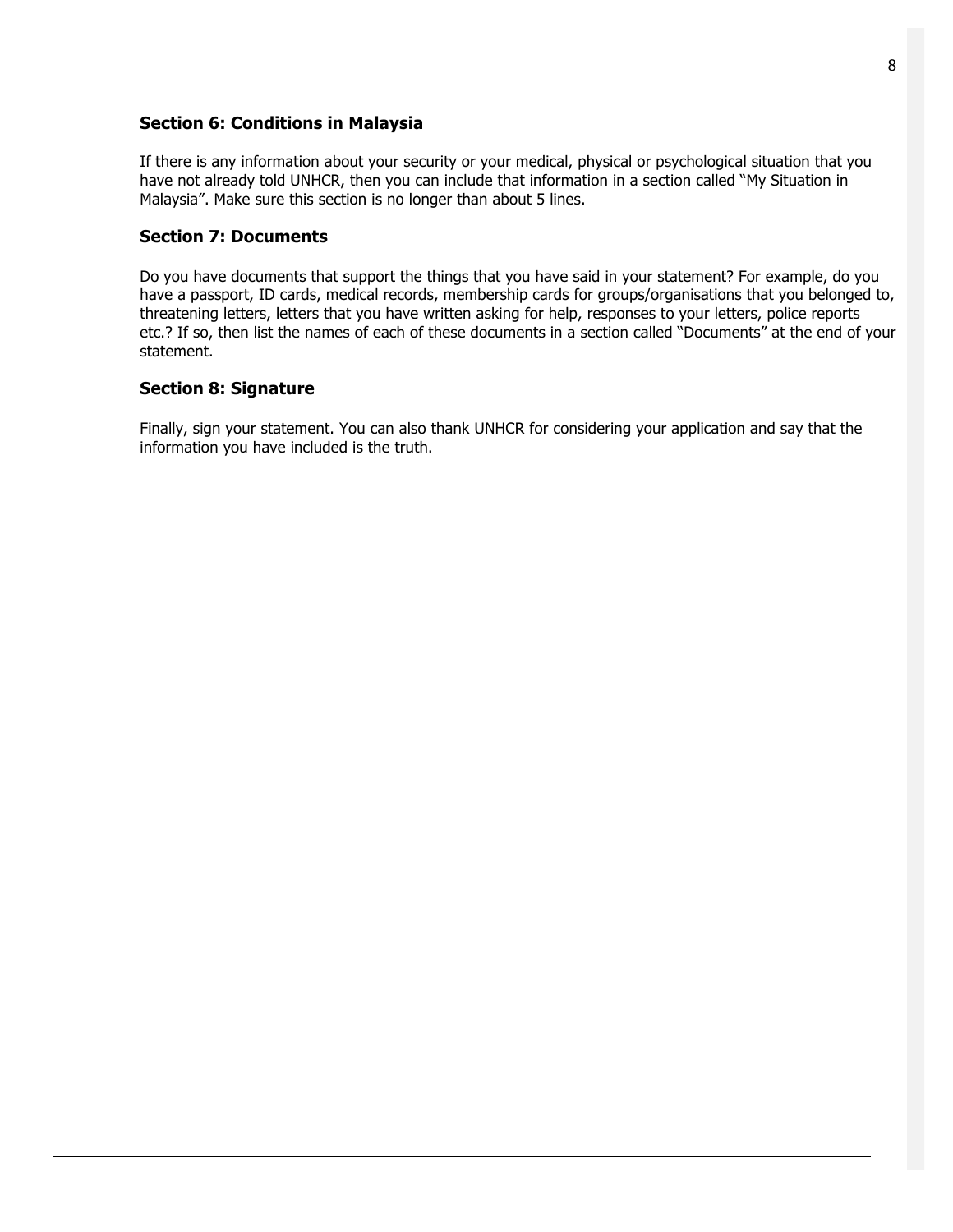

### **SAMPLE STATEMENT**

Your final statement could look something like the example below.

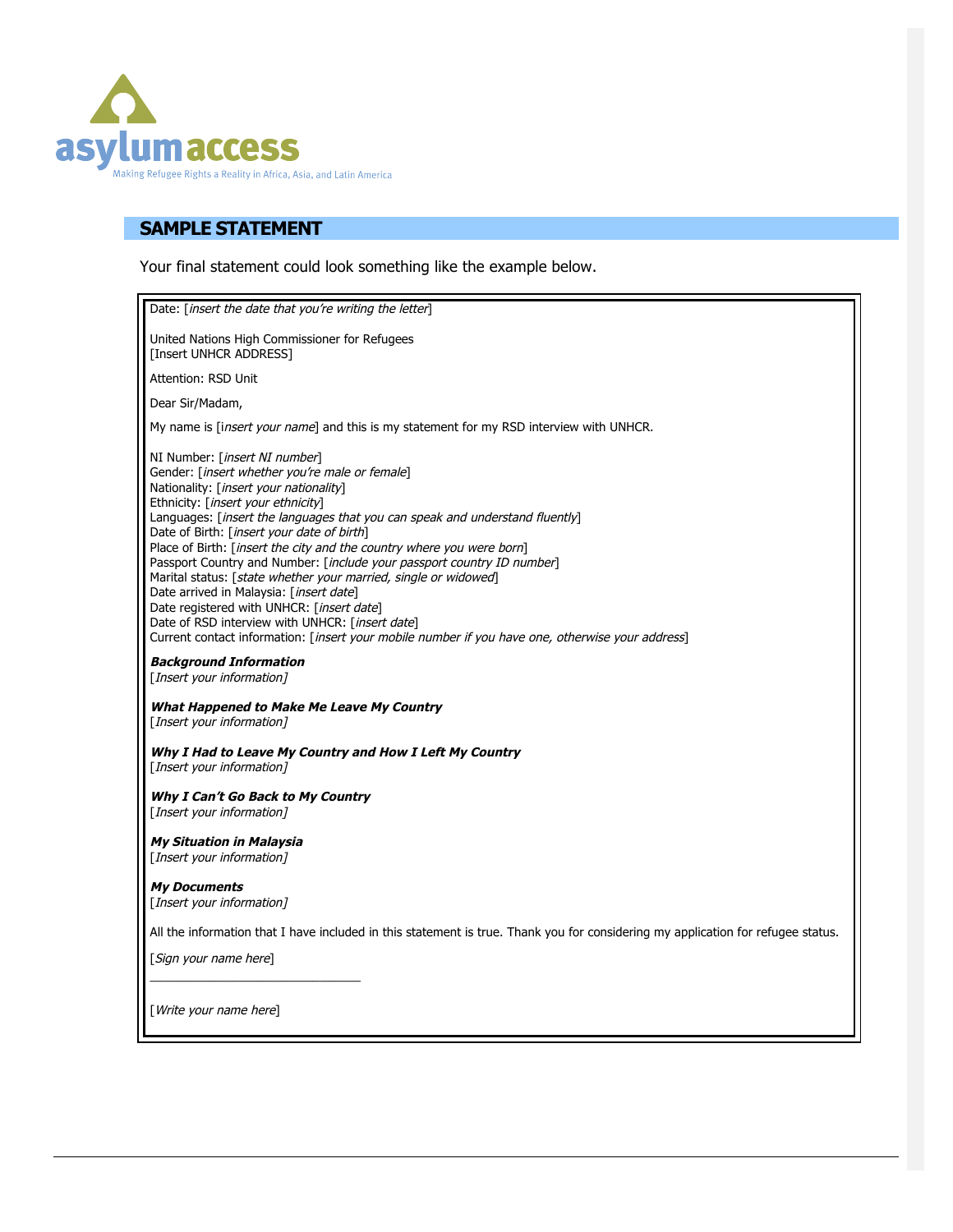#### **BEFORE YOU GIVE YOUR STATEMENT TO UNHCR**

Before you give your statement to UNHCR:

- Reread the statement to make sure that you have included everything you wanted to include in the statement to help UNHCR decide whether you meet the definition of a refugee.
- Make sure that everything you have included is the truth and has not been exaggerated.
- Make sure your statement is written in the order that things happened and makes sense.
- Check whether anything in the statement is different to what you have said in your registration interview with UNHCR or any other information that you have given or told to UNHCR. If there is anything that is different, then explain why it's different.
- Make sure you take a copy of the statement for yourself so that you can use it to prepare for your interview. Remember that UNCHR will likely use your statement to ask you questions at your RSD interview.